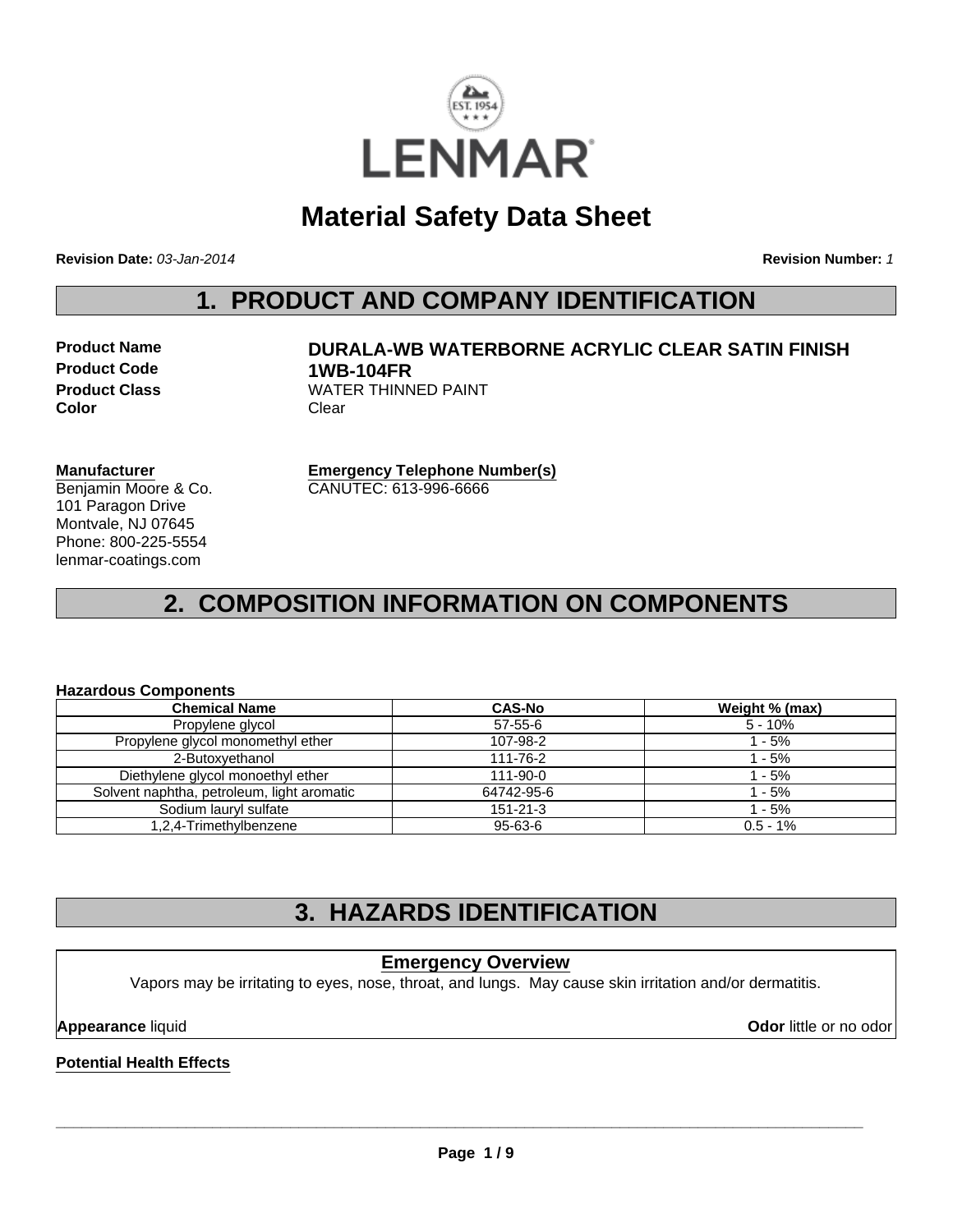| <b>Principal Routes of Exposure</b>                                           | Eye contact, skin contact and inhalation.                                                                                                                                                                                                  |  |
|-------------------------------------------------------------------------------|--------------------------------------------------------------------------------------------------------------------------------------------------------------------------------------------------------------------------------------------|--|
| <b>Acute Effects</b><br>Eyes<br><b>Skin</b><br><b>Inhalation</b><br>Ingestion | May cause slight irritation.<br>Substance may cause slight skin irritation. Can be absorbed through skin.<br>May cause irritation of respiratory tract.<br>Ingestion may cause gastrointestinal irritation, nausea, vomiting and diarrhea. |  |
| <b>Chronic Effects</b>                                                        | Repeated contact may cause allergic reactions in very susceptible persons. May<br>cause blood damage.                                                                                                                                      |  |

 $\Box$ 

*See Section 11 for additional Toxicological information.*

|             | <b>Aggravated Medical Conditions</b> | None known             |                      |        |
|-------------|--------------------------------------|------------------------|----------------------|--------|
| <b>HMIS</b> | Health: $1^*$                        | <b>Flammability: 0</b> | <b>Reactivity: 0</b> | PPE: - |

#### **HMIS Legend**

- 0 Minimal Hazard
- 1 Slight Hazard
- 2 Moderate Hazard
- 3 Serious Hazard
- 4 Severe Hazard
- Chronic Hazard
- X Consult your supervisor or S.O.P. for "Special"
- handling instructions.

*Note: The PPE rating has intentionally been left blank. Choose appropriate PPE that will protect employees from the hazards the material will present under the actual normal conditions of use.*

*Caution: HMIS® ratings are based on a 0-4 rating scale, with 0 representing minimal hazards or risks, and 4 representing significant hazards or risks. Although HMIS® ratings are not required on MSDSs under 29 CFR 1910.1200, the preparer, has chosen to provide them. HMIS® ratings are to be used only in conjunction with a fully implemented HMIS® program by workers who have received appropriate HMIS® training. HMIS® is a registered trade and service mark of the NPCA. HMIS® materials may be purchased exclusively from J. J. Keller (800) 327-6868.*

# **4. FIRST AID MEASURES**

| <b>General Advice</b>     | No hazards which require special first aid measures.                                               |
|---------------------------|----------------------------------------------------------------------------------------------------|
| <b>Eye Contact</b>        | Rinse thoroughly with plenty of water for at least 15 minutes and consult a physician.             |
| <b>Skin Contact</b>       | Wash off immediately with soap and plenty of water removing all contaminated<br>clothes and shoes. |
| <b>Inhalation</b>         | Move to fresh air. If symptoms persist, call a physician.                                          |
| Ingestion                 | Clean mouth with water and afterwards drink plenty of water. Consult a physician if<br>necessary.  |
| <b>Notes To Physician</b> | Treat symptomatically                                                                              |

# **5. FIRE-FIGHTING MEASURES**

**Suitable Extinguishing Media** Media **Network Communist Constant Constant Constant Constant Constant Constant Const** circumstances and the surrounding environment.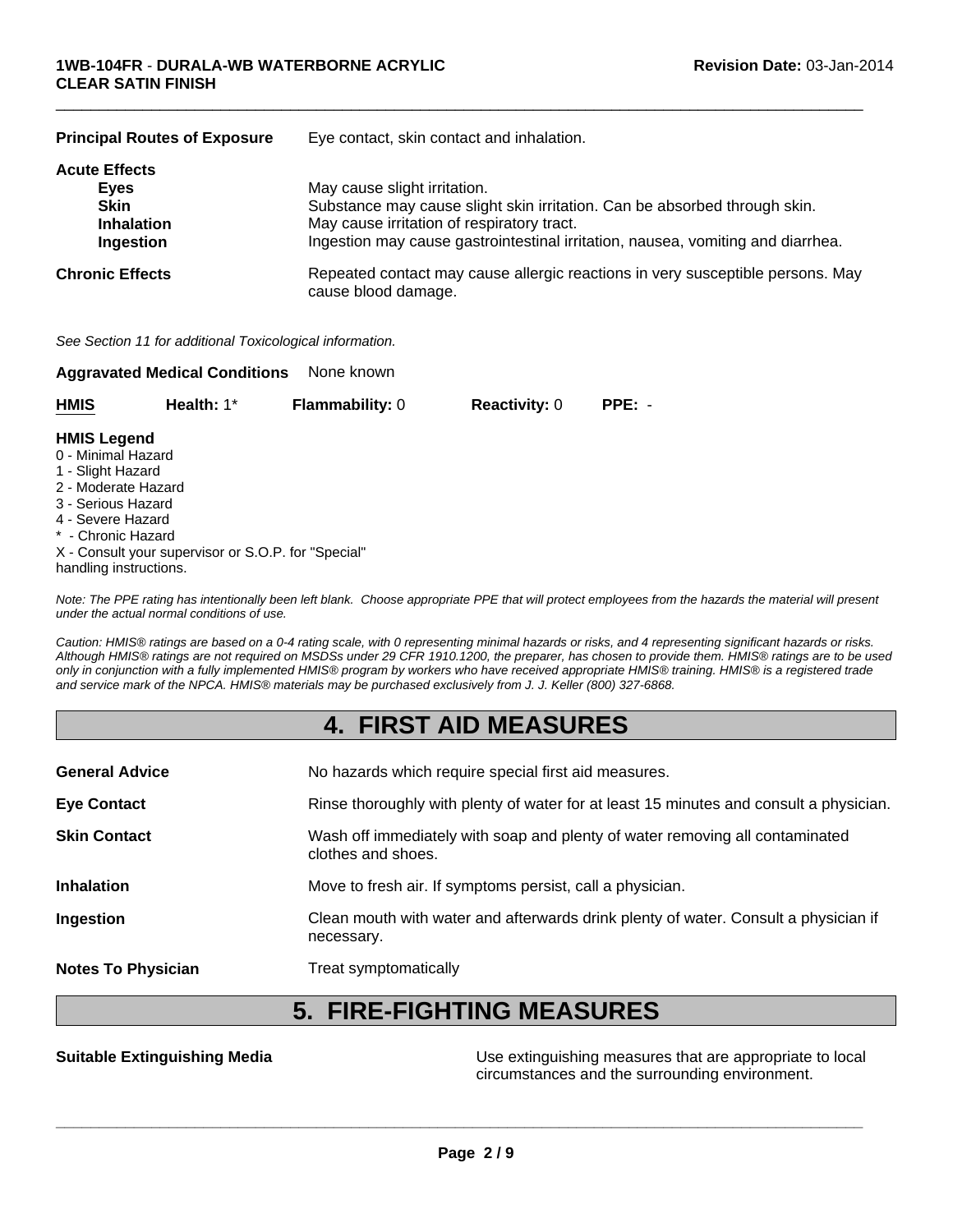| <b>Protective Equipment And Precautions For Firefighters</b>                                      | As in any fire, wear self-contained breathing apparatus<br>pressure-demand, MSHA/NIOSH (approved or equivalent)<br>and full protective gear. |
|---------------------------------------------------------------------------------------------------|----------------------------------------------------------------------------------------------------------------------------------------------|
| <b>Specific Hazards Arising From The Chemical</b>                                                 | Closed containers may rupture if exposed to fire or extreme<br>heat.                                                                         |
| <b>Sensitivity To Mechanical Impact</b>                                                           | No.                                                                                                                                          |
| <b>Sensitivity To Static Discharge</b>                                                            | No.                                                                                                                                          |
| <b>Flash Point Data</b><br>Flash Point (°F)<br>Flash Point (°C)<br><b>Flash Point Method</b>      | Not applicable<br>Not applicable<br>Not applicable                                                                                           |
| <b>Flammability Limits In Air</b><br><b>Upper Explosion Limit</b><br><b>Lower Explosion Limit</b> | Not applicable<br>Not applicable                                                                                                             |
| Health: 1<br><b>NFPA</b><br><b>Flammability: 0</b>                                                | <b>Instability: 0</b><br><b>Special:</b> Not Applicable                                                                                      |

 $\Box$ 

#### **NFPA Legend**

- 0 Not Hazardous
- 1 Slightly
- 2 Moderate
- 3 High
- 4 Severe

*The ratings assigned are only suggested ratings, the contractor/employer has ultimate responsibilities for NFPA ratings where this system is used.*

*Additional information regarding the NFPA rating system is available from the National Fire Protection Agency (NFPA) at www.nfpa.org.*

# **6. ACCIDENTAL RELEASE MEASURES**

| <b>Handling</b>                  | Avoid contact with skin, eyes and clothing. Avoid breathing vapors, spray mists or                   |  |
|----------------------------------|------------------------------------------------------------------------------------------------------|--|
|                                  | <b>7. HANDLING AND STORAGE</b>                                                                       |  |
| <b>Other Information</b>         | None known                                                                                           |  |
| <b>Methods For Clean-Up</b>      | Soak up with inert absorbent material. Sweep up and shovel into suitable containers<br>for disposal. |  |
| <b>Environmental Precautions</b> | Prevent further leakage or spillage if safe to do so.                                                |  |
| <b>Personal Precautions</b>      | Avoid contact with skin, eyes and clothing. Ensure adequate ventilation.                             |  |

| панишу         | AVUJU CUTRACI WILLI SNIFI, EYES AHU CIULIHIY. AVUJU DIEALHIIY VADULS, SPIAY HIISIS UL<br>sanding dust. In case of insufficient ventilation, wear suitable respiratory equipment. |
|----------------|----------------------------------------------------------------------------------------------------------------------------------------------------------------------------------|
| <b>Storage</b> | Keep container tightly closed. Keep out of the reach of children.                                                                                                                |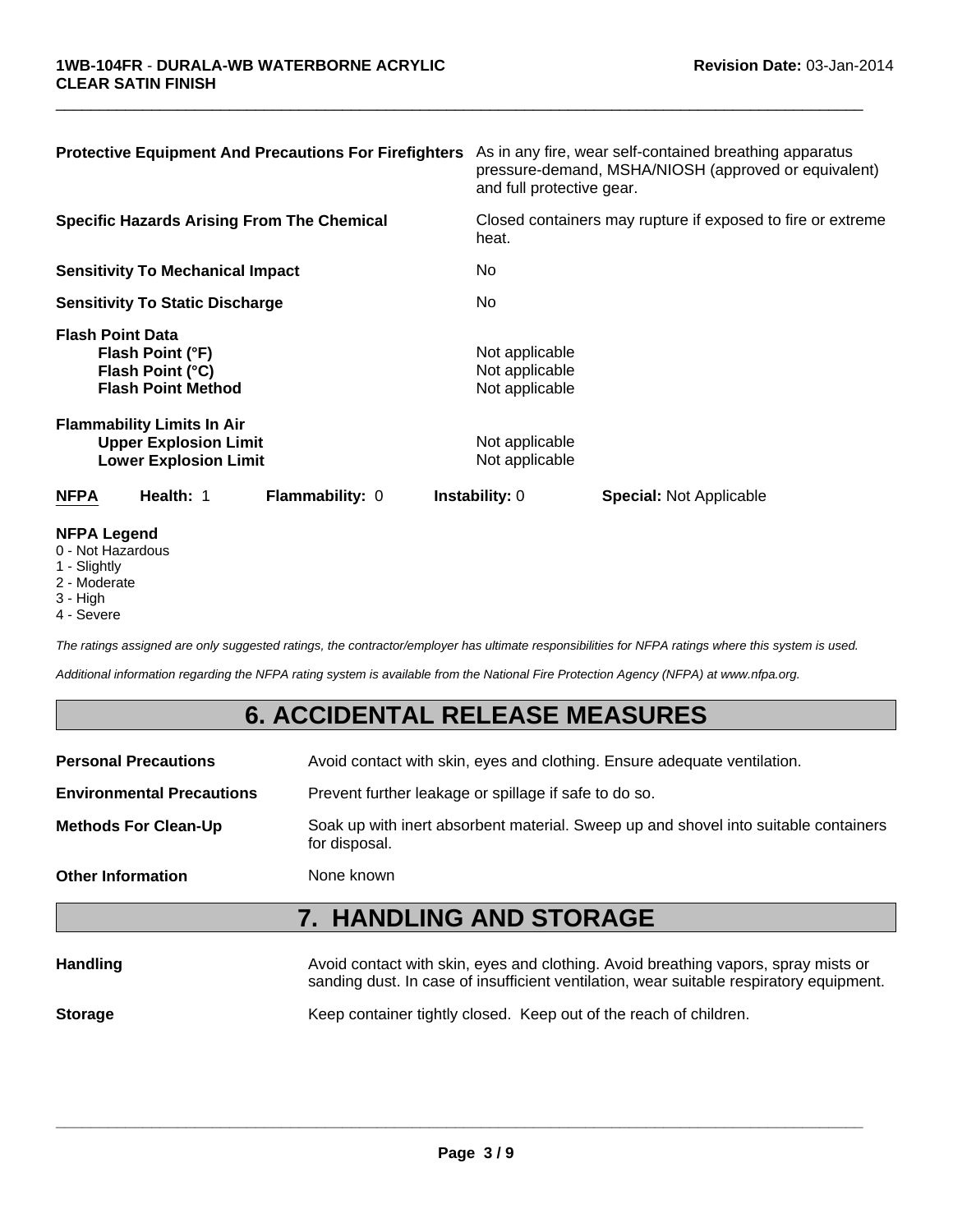# **8. EXPOSURE CONTROLS / PERSONAL PROTECTION**

 $\Box$ 

### **Exposure Limits**

#### **Hazardous Components**

| <b>Chemical Name</b>      | <b>ACGIH</b>   | <b>Alberta</b>               | <b>British Columbia</b> | <b>Ontario</b>                | Quebec                       |
|---------------------------|----------------|------------------------------|-------------------------|-------------------------------|------------------------------|
| Propylene glycol          | N/E            | N/E                          | N/E                     | 10 mg/m <sup>3</sup> - TWAEV  | N/E                          |
|                           |                |                              |                         | for assessing the             |                              |
|                           |                |                              |                         | visibility in a work          |                              |
|                           |                |                              |                         | environment                   |                              |
|                           |                |                              |                         | 155 mg/m $3$ - TWAEV          |                              |
|                           |                |                              |                         | 50 ppm - TWAEV                |                              |
| Propylene glycol          | 100 ppm - TWA  | 100 ppm - TWA                | 50 ppm - TWA            | 100 ppm - TWAEV               | 100 ppm - TWAEV              |
| monomethyl ether          | 150 ppm - STEL | 369 mg/m <sup>3</sup> - TWA  | 75 ppm - STEL           | 365 mg/m <sup>3</sup> - TWAEV | 369 mg/m <sup>3</sup> -      |
|                           |                | 150 ppm - STEL               |                         | 150 ppm - STEV                | <b>TWAEV</b>                 |
|                           |                | 553 mg/m <sup>3</sup> - STEL |                         | 550 mg/m <sup>3</sup> - STEV  | 150 ppm - STEV               |
|                           |                |                              |                         |                               | 553 mg/m <sup>3</sup> - STEV |
| 2-Butoxyethanol           | 20 ppm - TWA   | 20 ppm - TWA                 | 20 ppm - TWA            | 20 ppm - TWAEV                | 20 ppm - TWAEV               |
|                           |                | 97 mg/m <sup>3</sup> - TWA   |                         | Absorption through            | 97 mg/m <sup>3</sup> -       |
|                           |                | Substance may be             |                         | skin, eyes, or                | <b>TWAEV</b>                 |
|                           |                | readily absorbed             |                         | mucous membranes              |                              |
|                           |                | through intact skin          |                         |                               |                              |
| Diethylene glycol         | N/E            | N/E                          | N/E                     | 165 mg/m <sup>3</sup> - TWAEV | N/E                          |
| monoethyl ether           |                |                              |                         | 30 ppm - TWAEV                |                              |
|                           |                |                              |                         | Absorption through            |                              |
|                           |                |                              |                         | skin, eyes, or                |                              |
|                           |                |                              |                         | mucous membranes              |                              |
| Solvent naphtha,          | N/E            | N/E                          | N/E                     | N/E                           | N/E                          |
| petroleum, light aromatic |                |                              |                         |                               |                              |
| Sodium lauryl sulfate     | N/E            | N/E                          | N/E                     | N/E                           | N/E                          |
| 1,2,4-Trimethylbenzene    | N/E            | N/E                          | N/E                     | N/E                           | N/E                          |

#### **Legend**

ACGIH - American Conference of Governmental Industrial Hygienists Alberta - Alberta Occupational Exposure Limits British Columbia - British Columbia Occupational Exposure Limits Ontario - Ontario Occupational Exposure Limits Quebec - Quebec Occupational Exposure Limits N/E - Not established

**Engineering Measures** Ensure adequate ventilation, especially in confined areas.

| <b>Personal Protective Equipment</b> |                                                                                                                                     |
|--------------------------------------|-------------------------------------------------------------------------------------------------------------------------------------|
| <b>Eye/Face Protection</b>           | Safety glasses with side-shields.                                                                                                   |
| <b>Skin Protection</b>               | Protective gloves and impervious clothing                                                                                           |
| <b>Respiratory Protection</b>        | In case of insufficient ventilation wear suitable respiratory equipment.                                                            |
| <b>Hygiene Measures</b>              | Avoid contact with skin, eyes and clothing. Remove and wash contaminated clothing<br>before re-use. Wash thoroughly after handling. |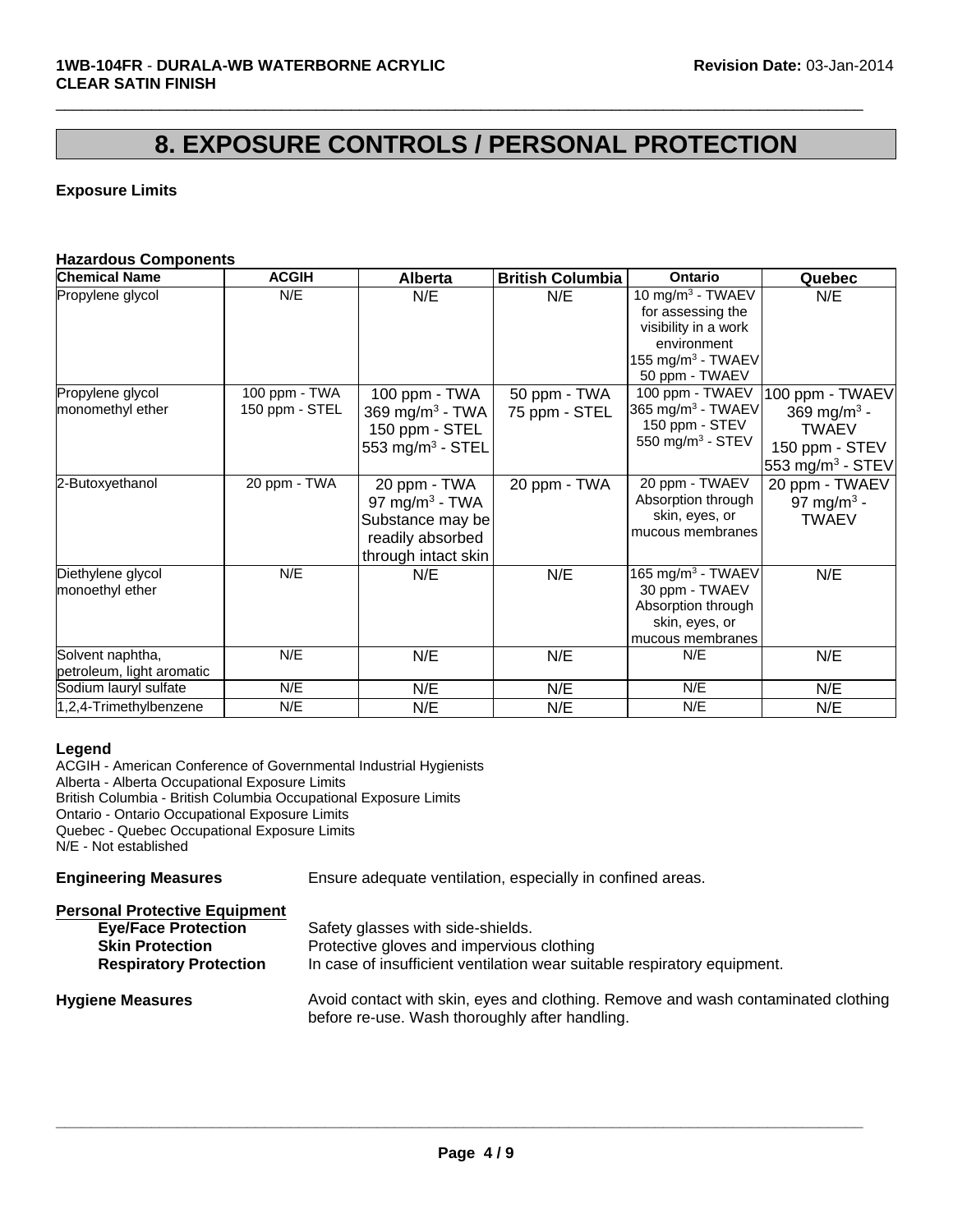# **9. PHYSICAL AND CHEMICAL PROPERTIES**

 $\Box$ 

| Appearance                        | liquid            |
|-----------------------------------|-------------------|
| Odor                              | little or no odor |
| Density (Ibs/gal)                 | $8.45 - 8.55$     |
| <b>Specific Gravity</b>           | $1.01 - 1.03$     |
| рH                                | Not available     |
| <b>Viscosity (centistokes)</b>    | Not available     |
| <b>Evaporation Rate</b>           | Not available     |
| <b>Vapor Pressure</b>             | Not available     |
| <b>Vapor Density</b>              | Not available     |
| Wt. % Solids                      | $20 - 30$         |
| Vol. % Solids                     | $20 - 30$         |
| Wt. % Volatiles                   | $70 - 80$         |
| Vol. % Volatiles                  | 70 - 80           |
| <b>VOC Regulatory Limit (g/L)</b> | < 550             |
| <b>Boiling Point (°F)</b>         | 212               |
| <b>Boiling Point (°C)</b>         | 100               |
| <b>Freezing Point (°F)</b>        | 32                |
| <b>Freezing Point (°C)</b>        | 0                 |
| Flash Point (°F)                  | Not applicable    |
| Flash Point (°C)                  | Not applicable    |
| <b>Flash Point Method</b>         | Not applicable    |
| <b>Upper Explosion Limit</b>      | Not available     |
| <b>Lower Explosion Limit</b>      | Not available     |
|                                   |                   |

# **10. STABILITY AND REACTIVITY**

**Conditions To Avoid Prevent from freezing** 

Hazardous Decomposition Products **None under normal use**.

**Chemical Stability Chemical Stability** Stable under normal conditions.

**Incompatible Materials No materials** No materials to be especially mentioned

**Possibility Of Hazardous Reactions Hazardous polymerisation will not occur.** 

# **11. TOXICOLOGICAL INFORMATION**

**Acute Toxicity Product** No information available

#### **Component**

LD50 Oral: 20000 mg/kg (Rat) Propylene glycol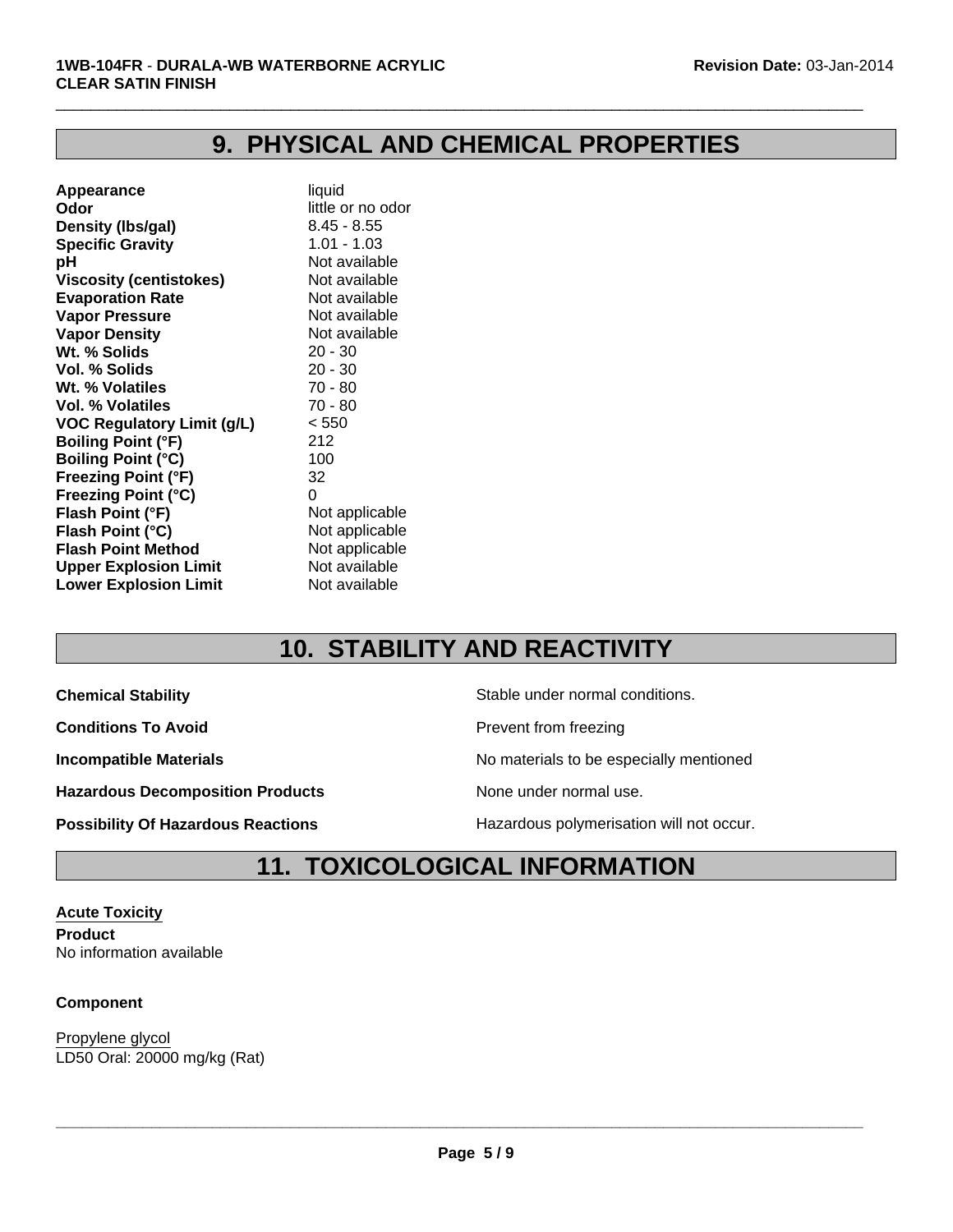LD50 Dermal: 20800 mg/kg (Rabbit)

LD50 Dermal: 13,000 mg/kg (Rabbit) LC50 Inhalation (Vapor): 10,000 ppm (Rat) Propylene glycol monomethyl ether LD50 Oral: 6,600 mg/kg (Rat)

Sensitization: No sensitizing effects known. 2-Butoxyethanol LD50 Oral: 470 mg/kg (Rat) LD50 Dermal: 220 mg/kg (Rabbit) LC50 Inhalation (Vapor): 2.2 mg/L (Rat, 4 hr.)

Diethylene glycol monoethyl ether LD50 Oral: 7,500 mg/kg (Rat) LD50 Dermal: 4200 mg/kg (Rabbit) LC50 Inhalation (Vapor):  $> 5240$  mg/m<sup>3</sup> (Rat)

Solvent naphtha, petroleum, light aromatic LD50 Oral: 8400 mg/kg (Rat)

Sodium lauryl sulfate LD50 Oral: 1288 mg/kg (Rat)

LC50 Inhalation (Vapor):  $18000 \text{ mg/m}^3$  (Rat, 4 hr.) 1,2,4-Trimethylbenzene LD50 Oral: 5000 mg/kg (Rat)

#### **Chronic Toxicity**

#### **Carcinogenicity**

The information below indicates whether each agency has listed any ingredient as a carcinogen:

| <b>Chemical Name</b> | <b>ACGIH</b>    | <b>IARC</b> | <b>NTP</b> | <b>OSHA</b><br>Carcinogen |
|----------------------|-----------------|-------------|------------|---------------------------|
|                      | A3 - Confirmed  |             |            |                           |
| 2-Butoxyethanol      | Animal          |             |            |                           |
|                      | Carcinogen with |             |            |                           |
|                      | <b>Unknown</b>  |             |            |                           |
|                      | Relevance to    |             |            |                           |
|                      | Humans          |             |            |                           |

 $\Box$ 

#### **Legend**

ACGIH - American Conference of Governmental Industrial Hygienists

IARC - International Agency for Research on Cancer

NTP - National Toxicity Program

OSHA - Occupational Safety & Health Administration

# **12. ECOLOGICAL INFORMATION**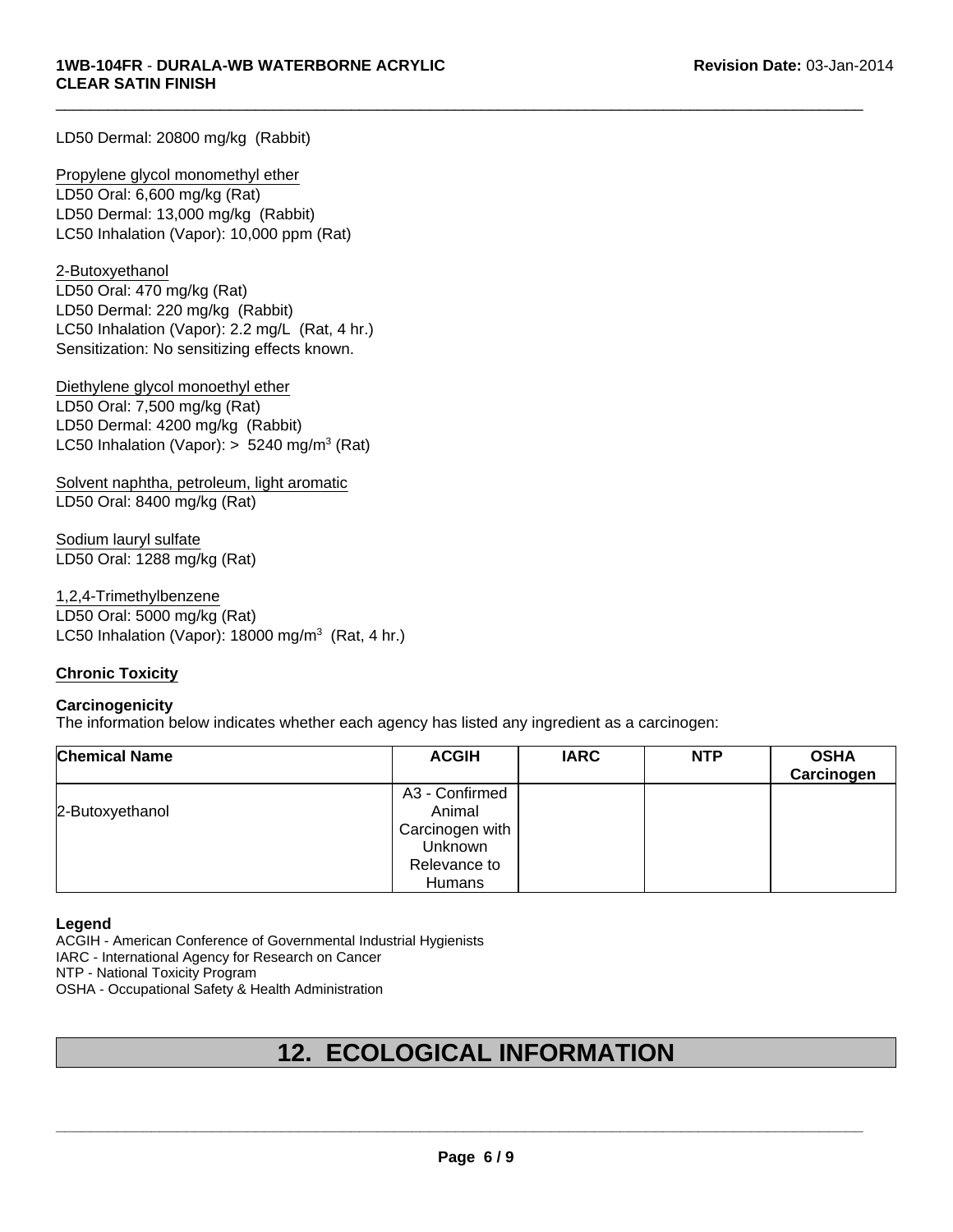# **12. ECOLOGICAL INFORMATION**

 $\Box$ 

#### **Ecotoxicity Effects**

### **Product**

**Acute Toxicity to Fish** No information available

#### **Acute Toxicity to Aquatic Invertebrates**

No information available

#### **Acute Toxicity to Aquatic Plants**

No information available

#### **Component Acute Toxicity to Fish**

Propylene glycol LC50: 710 mg/L (Fathead Minnow - 96 hr.)

LC50: 1490 mg/L (Bluegill sunfish - 96 hr.) 2-Butoxyethanol

#### **Acute Toxicity to Aquatic Invertebrates**

EC50: > 10000 mg/L (Daphnia magna - 24 hr.) Propylene glycol

#### **Acute Toxicity to Aquatic Plants**

No information available

# **13. DISPOSAL CONSIDERATIONS**

Waste Disposal Method **Dispose of in accordance with federal, state, provincial, and local regulations. Local** requirements may vary, consult your sanitation department or state-designated environmental protection agency for more disposal options.

## **14. TRANSPORT INFORMATION**

**TDG** Not regulated

**ICAO / IATA** Not regulated

**IMDG / IMO** Not regulated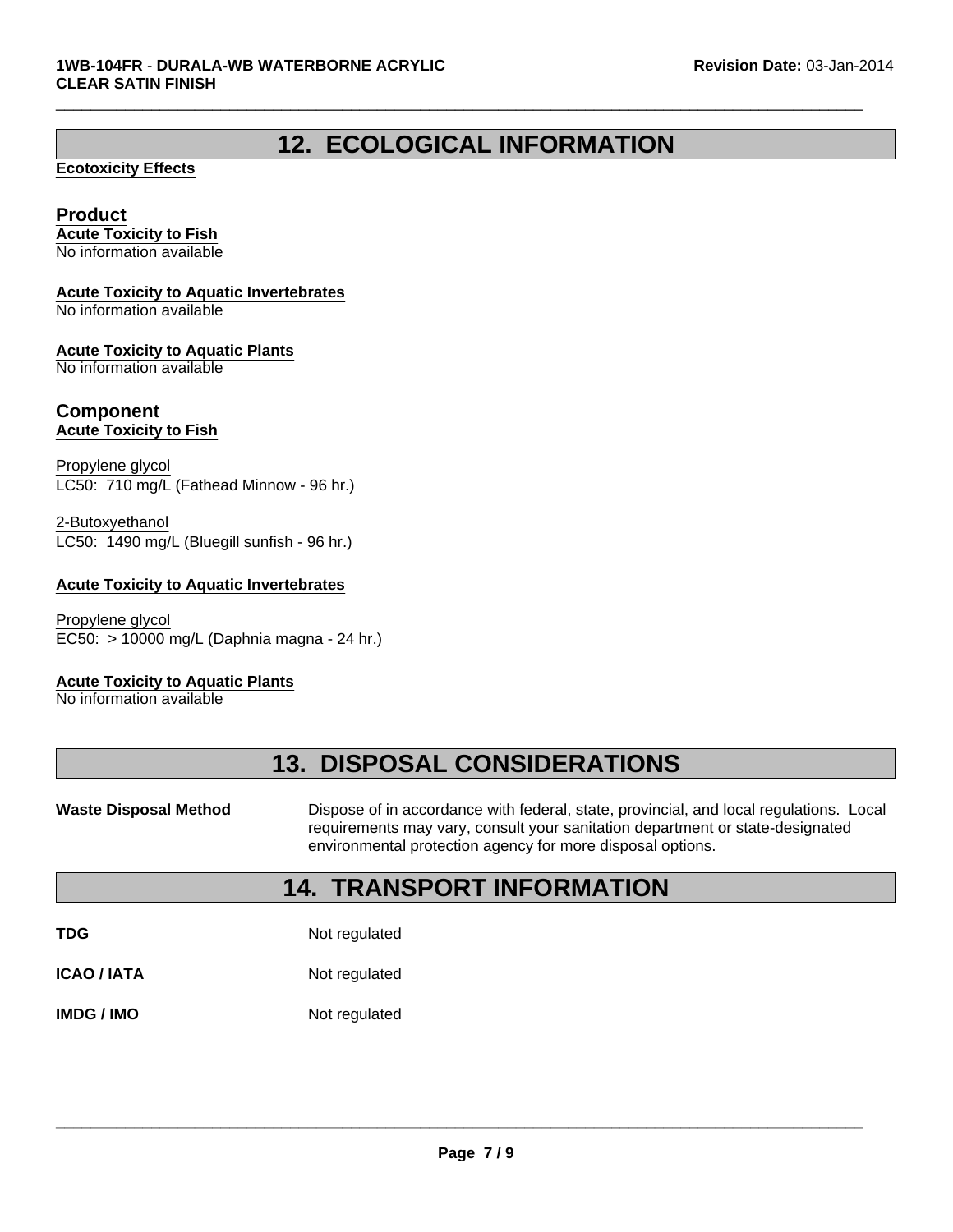# **15. REGULATORY INFORMATION**

 $\Box$ 

#### **International Inventories**

| <b>United States TSCA</b> | Yes - All components are listed or exempt. |
|---------------------------|--------------------------------------------|
| <b>Canada DSL</b>         | Yes - All components are listed or exempt. |

#### **National Pollutant Release Inventory (NPRI)**

#### **NPRI Parts 1- 4**

This product contains the following Parts 1-4 NPRI chemicals:

| <b>Chemical Name</b>              | <b>CAS-No</b>  | Weight % (max) |
|-----------------------------------|----------------|----------------|
| Propylene glycol                  | $57 - 55 - 6$  | $5 - 10\%$     |
| Propylene glycol monomethyl ether | 107-98-2       | $1 - 5%$       |
| 2-Butoxyethanol                   | 111-76-2       | $1 - 5%$       |
| Diethylene glycol monoethyl ether | $111 - 90 - 0$ | $1 - 5%$       |
| 1,2,4-Trimethylbenzene            | $95 - 63 - 6$  | $0.5 - 1\%$    |

*This product may contain trace amounts of (other) NPRI Parts I-4 reportable chemicals. Contact the preparer for further information.*

#### **NPRI Part 5**

This product contains the following NPRI Part 5 Chemicals:

| <b>Chemical Name</b>                       | <b>CAS-No</b> | Weight % (max) |
|--------------------------------------------|---------------|----------------|
| 2-Butoxyethanol                            | 111-76-2      | $1 - 5%$       |
| Solvent naphtha, petroleum, light aromatic | 64742-95-6    | $1 - 5%$       |
| 1,2,4-Trimethylbenzene                     | $95 - 63 - 6$ | $0.5 - 1%$     |

*This product may contain trace amounts of (other) NPRI Part 5 reportable chemicals. Contact the preparer for further information.*

#### **WHMIS Regulatory Status**

This product has been classified in accordance with the hazard criteria of the Controlled Products Regulations (CPR) and the MSDS contains all the information required by the CPR.

#### **WHMIS Hazard Class**

D2A Very toxic materials



# **16. OTHER INFORMATION**